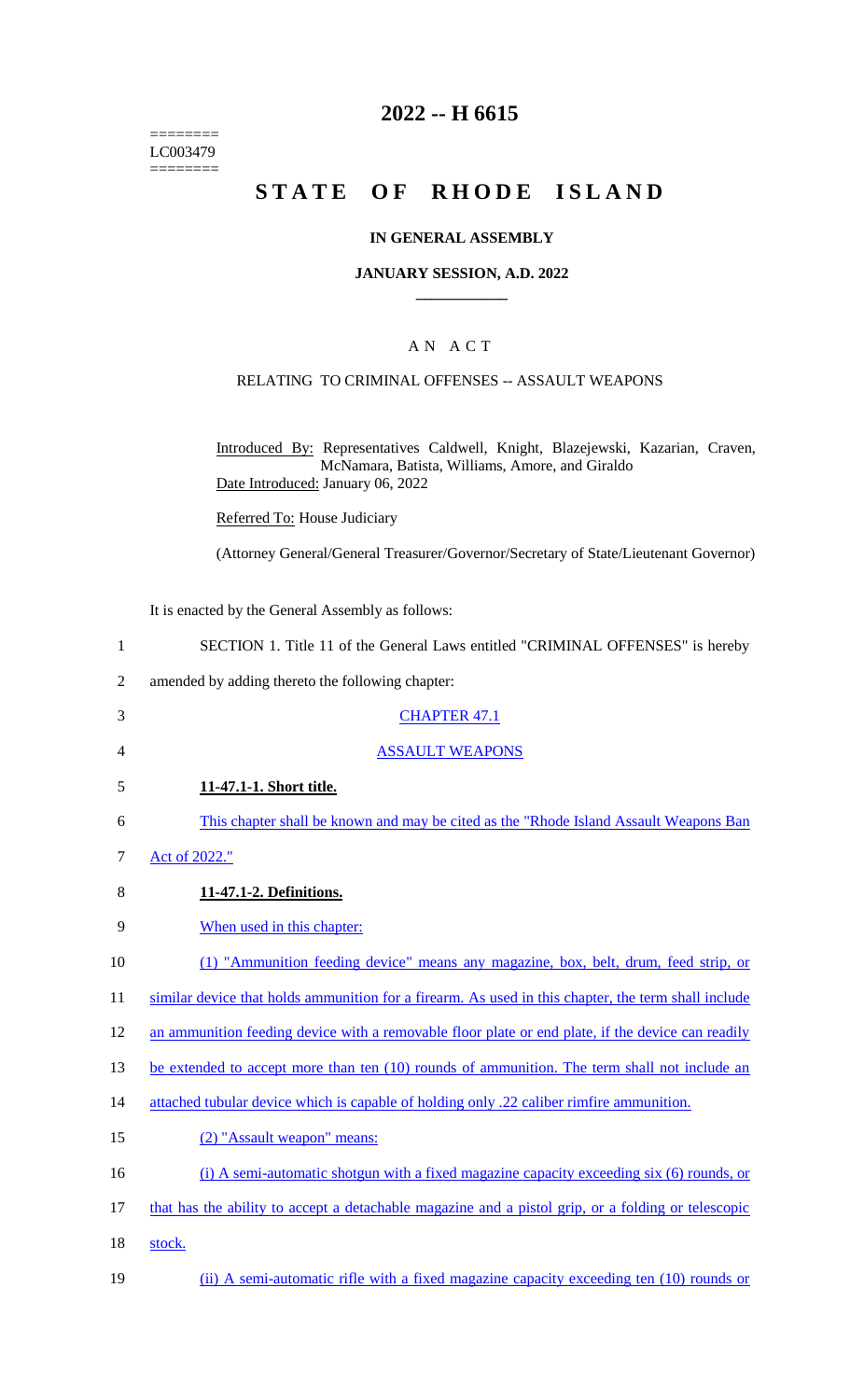that has the ability to accept a detachable magazine and has at least one of the following features: 2 (A) A folding or telescoping stock; (B) A pistol grip that protrudes conspicuously beneath the action of the weapon; (C) A bayonet mount; (D) A flash suppressor or threaded barrel designed to accommodate a flash suppressor; or (E) A grenade launcher. "Assault weapon" shall not include a semi-automatic rifle which has an attached tubular device and which is capable of operating only with .22 caliber rimfire ammunition. (iii) A semi-automatic pistol that has an ability to accept a detachable magazine and has at least one of the following features: 11 (A) An ammunition magazine that attaches to the pistol outside of the pistol grip; (B) A threaded barrel capable of accepting a barrel extender, flash suppressor, forward 13 handgrip, or silencer; 14 (C) A shroud that is attached to, or partially or completely encircles, the barrel and that 15 permits the shooter to hold the firearm with the non-trigger hand without being burned; or 16 (D) A manufactured weight of fifty ounces (50 oz.) or more when the pistol is unloaded. (3) "Detachable magazine" means an ammunition feeding device that attaches to a firearm 18 and which can be removed without disassembly of the firearm. (4) "Federally licensed firearm dealer" means a person who holds a valid federal firearm dealers license issued pursuant to 18 U.S.C. § 923(a). (5) "Federally licensed gunsmith" means a person who holds a valid federal firearm 22 gunsmiths license issued pursuant to 18 U.S.C. § 923(a). (6) "Fixed magazine" means an ammunition feeding device that is permanently fixed to the 24 firearm is such a manner that it cannot be removed without disassembly of the firearm. (7) "Folding, telescoping, or detachable stock" means a stock that folds, telescopes, 26 detaches or otherwise operates to reduce the length, size, or any other dimension, or otherwise enhances the concealability, of a firearm. (8) "Forward grip" means a grip or handle located forward of the trigger. (9) "Grandfathered assault weapon" means any assault weapon for which a certificate of possession has been issued pursuant to § 11-47.1-4. (10) "Grenade launcher" means a device designed to fire, launch or propel a grenade. (11) "Pistol grip" means a well-defined handle, similar to that found on a handgun, that protrudes conspicuously beneath the action of the weapon, and which permits the shotgun to be held and fired with one hand.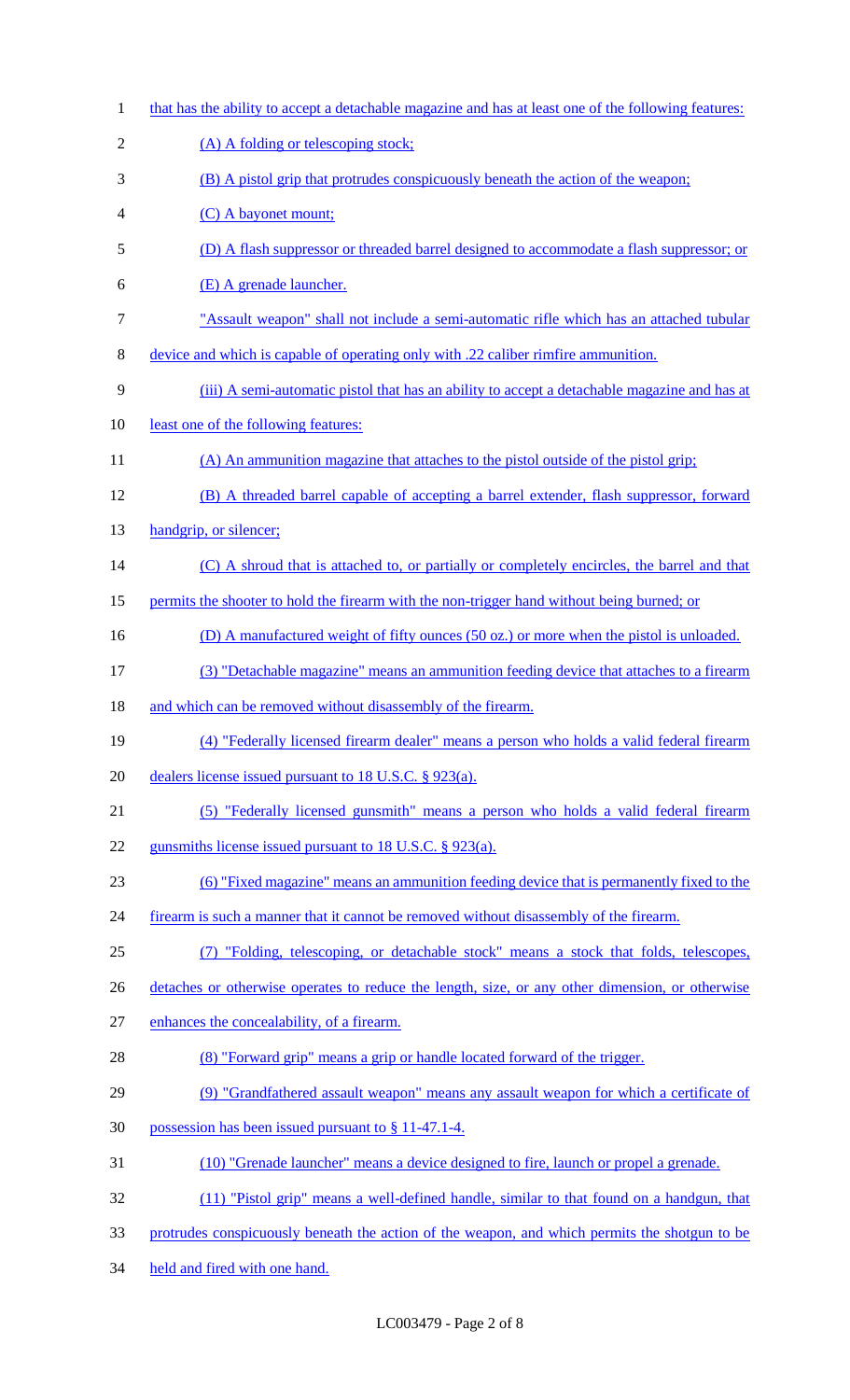1 (12) "Secure storage" means a firearm that is stored in a locked container or equipped with 2 a tamper–resistant mechanical lock or other safety device, properly engaged so as to render such 3 weapon inoperable by any person other than the owner or other lawfully authorized user. 4 (13) "Semi-automatic" means a firearm which fires a single projectile for each single pull 5 of the trigger and is self-reloading or automatically chambers a round, cartridge, or bullet. 6 (14) "Threaded barrel" means threads on the muzzle end of a barrel and shall include, but 7 not be limited to, any barrel on which a flash suppressor, muzzle brake or silencer has been attached. 8 **11-47.1-3. Restrictions on manufacture, sale, purchase and possession of assault**  9 **weapons.**  10 (a) No person shall manufacture, sell, offer to sell, transfer, purchase, possess, or have 11 under his or her control an assault weapon, except as otherwise authorized under this section. Any 12 person convicted of violating this subsection shall be punished by imprisonment of not more than 13 ten (10) years, or by a fine up to ten thousand dollars (\$10,000), and the assault weapon shall be 14 subject to forfeiture. 15 (b) Subsection (a) of this section shall not apply to: 16 (1) A person who, on the effective date of this chapter, lawfully possessed an assault 17 weapon and who, within one year of the effective date of this chapter: 18 (i) Registers the assault weapon with the police department in the city or town where the 19 person resides or, if there is no such police department or the person resides out of state, with the 20 Rhode Island state police in accordance with the provisions of this section; 21 (ii) Renders the assault weapon inoperable, as provided in subsection (d) of this section; 22 (iii) Surrenders the assault weapon to the police department in the city or town where the 23 person resides, or, if there is no such police department or the person resides out of state, to the 24 Rhode Island state police, in accordance with the procedures for surrender of weapons set forth by 25 the police department or the Rhode Island state police; or 26 (iv) Transfers or sells the assault weapon to a licensed dealer or person or firm lawfully 27 entitled to own or possess such weapon. 28 (2)(i) A law enforcement officer exempt under §§ 11-47-9 and 11-47-9.1; or 29 (ii) A retired law enforcement officer exempt under §§ 11-47-9 and 11-47-9.1 who is not 30 otherwise prohibited from receiving such a weapon or feeding device from such agency upon 31 retirement, and who has a permit to carry pursuant to  $\S 11-47-18(b)$ . 32 (3) An active duty member of the Armed Forces of the United States or the National Guard 33 who is authorized to possess and carry assault weapons. 34 (c) If the holder of a certificate to possess an assault weapon dies, or if the owner of an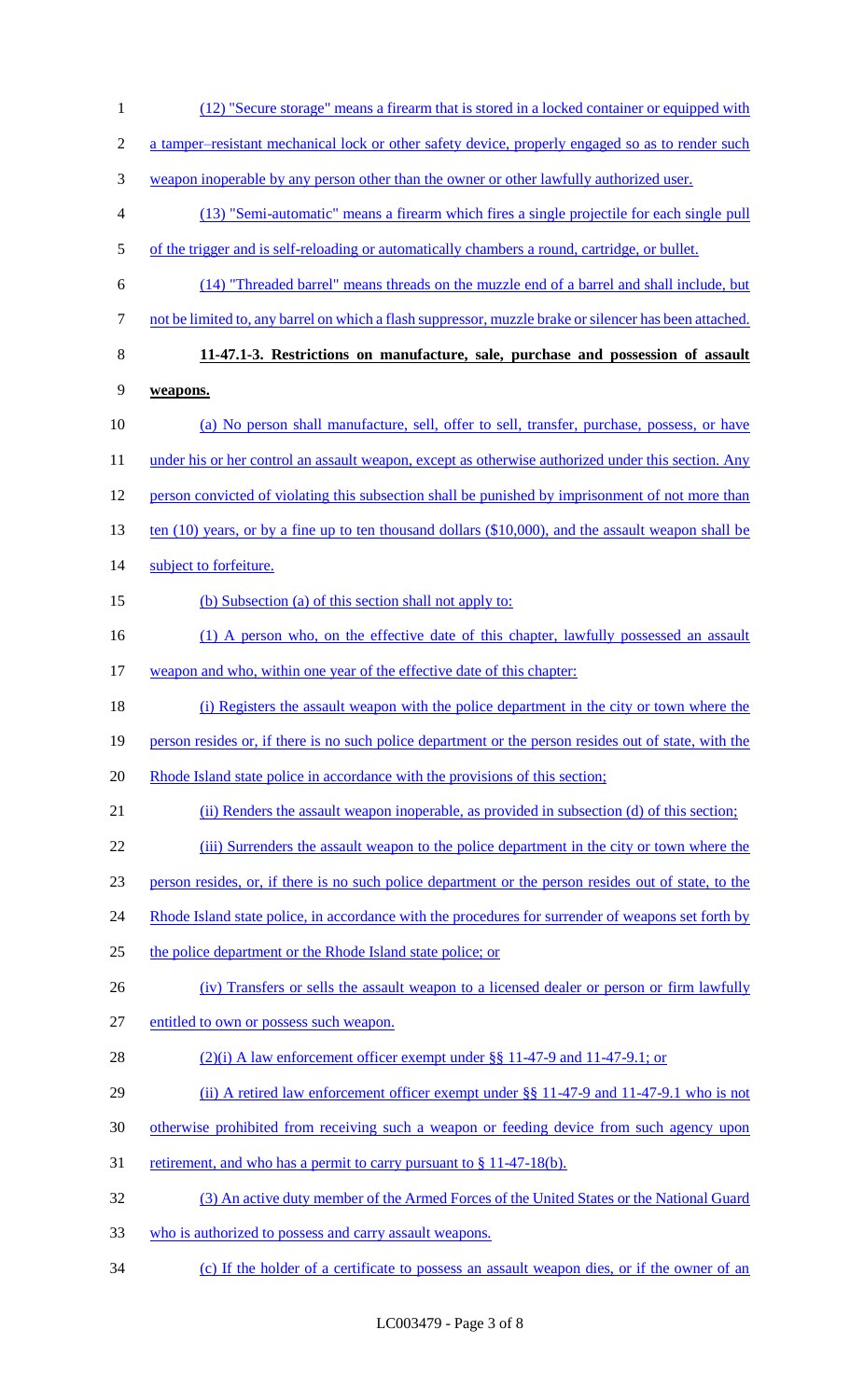1 assault weapon which has been registered pursuant to this chapter dies, then the heirs or estate of 2 the deceased person shall have one hundred eighty (180) days from the date of death to transfer the 3 firearm to a licensed dealer or person or firm lawfully entitled to own or possess such firearm; 4 voluntarily surrender the firearm to the police department in the city or town where the deceased 5 resided, or to the Rhode Island state police; remove the assault weapon from the state; within ninety 6 (90) days of obtaining title, register the assault weapon in accordance with the provisions of  $\S 11$ -7 47.1-4; or, render such weapon inoperable. 8 (d) If the owner of an assault weapon elects to render such weapon inoperable, the owner 9 shall file a certification under penalty of perjury on a form prescribed by the superintendent of the 10 state police indicating the date on which the assault weapon was rendered inoperable. This 11 certification shall be filed with either the chief law enforcement officer of the municipality in which 12 the owner resides or, if there is no such police department or in the case of an owner who resides 13 outside this state but stores or possesses an assault weapon in this state, with the superintendent of 14 the state police. For purposes of this section, "inoperable" shall mean that the assault weapon is 15 altered in such a manner that it cannot be immediately fired and that the owner or possessor of such 16 weapon does not possess or have control over the parts necessary to make it operable. 17 **11-47.1-4. Registration of Assault Weapons.**  18 (a) The owner of an assault weapon lawfully possessed on or before the effective date of 19 this statute shall have one year from the effective date of this statute to register that weapon. In 20 order to register an assault weapon, the owner shall: 21 (1) Complete an assault weapon registration statement, in the form to be prescribed by the 22 superintendent of the state police; 23 (2) Submit to a fingerprint-supported criminal background check to ascertain whether the 24 person is disqualified from the possession of firearms under this chapter; and, 25 (3) Pay a registration fee of twenty-five dollars (\$25.00) per each assault weapon; 26 (b) The information to be provided in the registration statement shall include, but shall not 27 be limited to: 28 (1) The full name, date of birth, and address of the registrant; 29 (2) The make, model, and serial number of the assault weapon being registered. For a 30 firearm manufactured before 1968, identifying marks may be substituted for the serial number 31 required by this subsection; and, 32 (3) Each registration statement shall be signed by the registrant, and the signature shall 33 constitute a representation of the accuracy of the information contained in the registration 34 statement.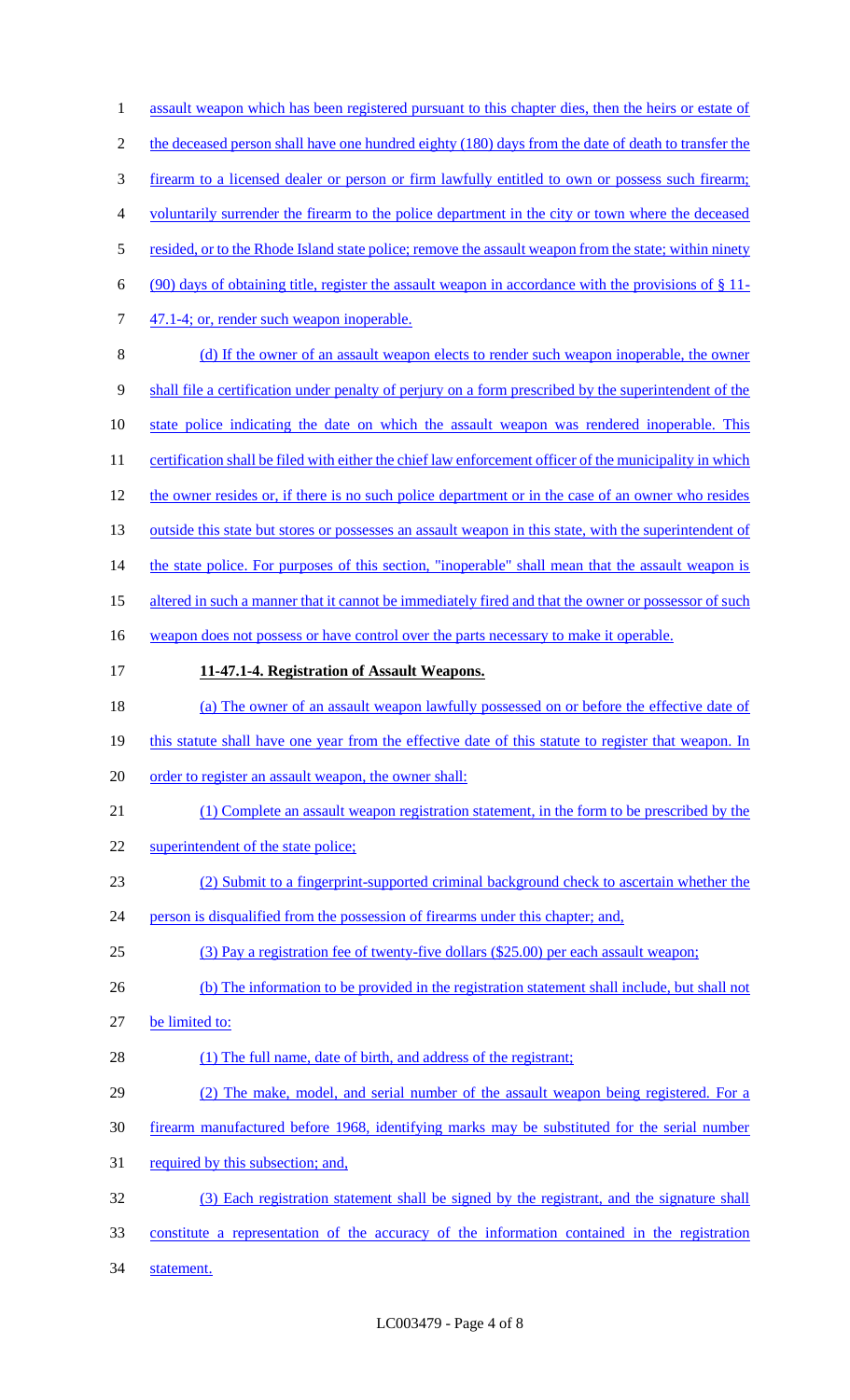(c) For an applicant who resides in a municipality with an organized full-time police department, the registration shall take place at the main office of the police department. For all 3 other applicants, the registration shall take place at a Rhode Island state police barracks. (d) Within ninety (90) days of the effective date of this chapter, the superintendent of the 5 state police shall prepare the registration statement as described in subsection (a) of this section and a certificate of inoperability as described in § 11-47.1-3(d), and shall provide a suitable supply of such statements to each organized full-time municipal police department and each state police barracks. (e) One copy of the completed assault weapons registration statement shall be returned to 10 the registrant and shall constitute a certificate of possession of that assault weapon. A second copy 11 shall be sent to the superintendent, and, if the registration takes place at a municipal police department, a third copy shall be retained by that municipal police department. A fourth copy of 13 the registration statement shall be sent to the attorney general. (f) A certificate of possession shall only authorize the possession of the assault weapon specified in the certificate. Any person in possession of multiple assault weapons on the effective 16 date of this chapter must submit a separate registration statement in order to obtain a certificate of possession for each of the assault weapons of which they wish to retain possession. (g) The name and address of a person issued a certificate of possession shall be kept 19 confidential and shall not be disclosed without a lawful court order, except such records may be 20 disclosed to: (1) State or federal law enforcement officers and state and federal probation and parole 22 officers acting in the performance of their duties; and (2) The director of the department of behavioral healthcare, developmental disabilities and 24 hospitals (BHDDH) or designee, acting in the performance of their duties. (h) If an assault weapon registered pursuant to the provisions of this section is used in the 26 commission of a crime, the registrant of that assault weapon shall be civilly liable for any damages resulting from that crime. The liability imposed by this subsection shall not apply if the assault 28 weapon used in the commission of the crime was stolen and the registrant reported the theft of the firearm to law enforcement authorities within twenty-four (24) hours of the registrant's knowledge of the theft. **11-47.1-5. Use and possession of assault weapons with certificate of possession.**  (a) Any person who has been issued a certificate of possession for an assault weapon as provided for in this section, may possess the assault weapon only under the following conditions:

(1) At that person's residence, place of business or other property owned by that person, or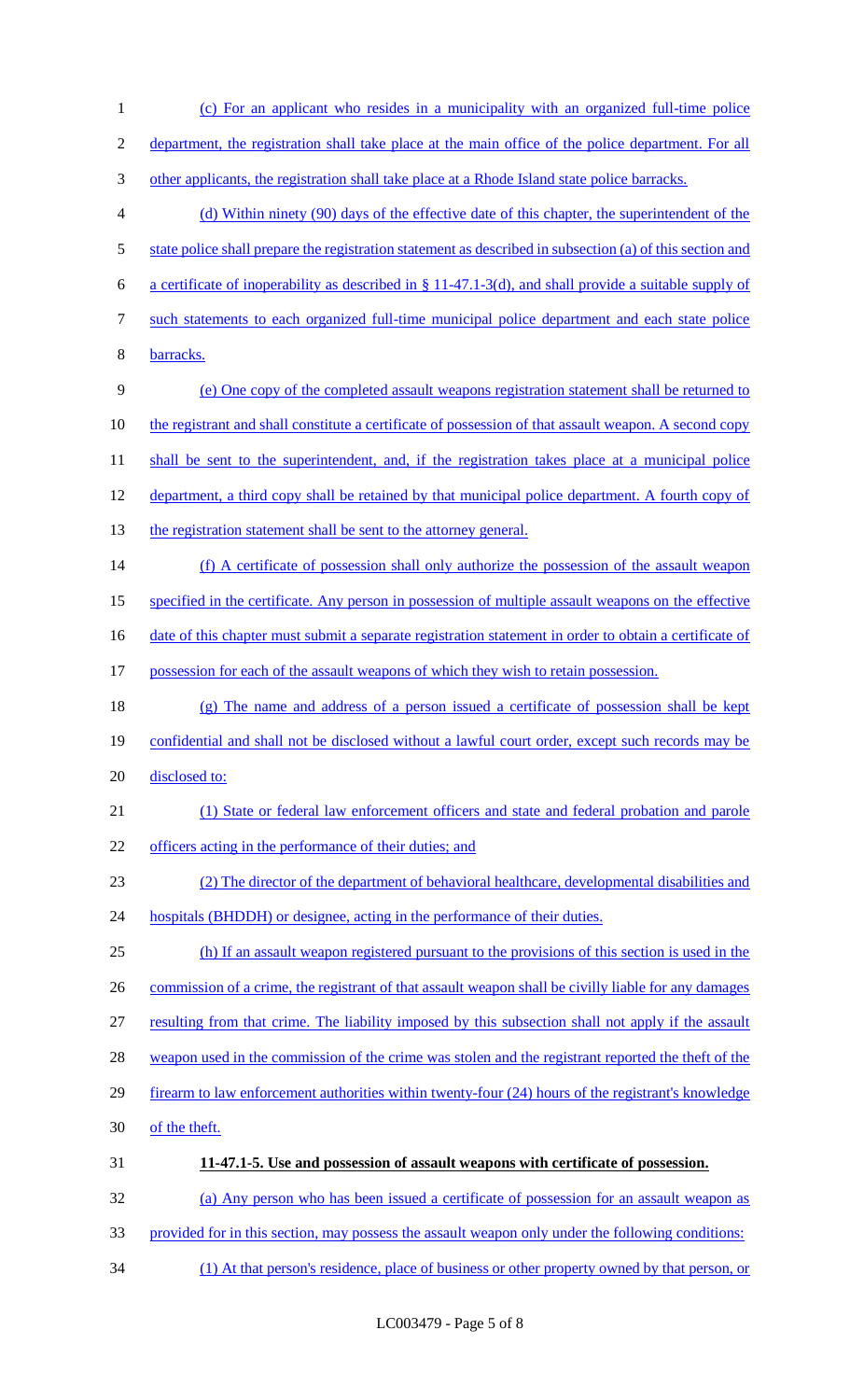1 on property owned by another person with the property owner's express permission, except the grandfathered assault weapon shall be kept in secure storage when not in the immediate possession and control of the grandfathered assault weapon owner; (2) While on a target range which holds a regulatory or business license for the purpose of practicing shooting at that target range; (3) While on the premises of a licensed shooting club; (4) While attending any exhibition, display or educational project which is about firearms and which is sponsored by, conducted under the auspices of, or approved by a law enforcement agency or a nationally or state recognized entity that fosters proficiency in, or promotes education about, firearms; (5) While transporting the grandfathered assault weapon to any licensed gun dealer for 12 servicing or repair; or (6) While transporting an assault weapon between any of the places set forth in subsections (a)(1) through (a)(5) of this section provided the assault weapon is placed in a secure storage. (b) Any person who violates the provisions of subsection (a) of this section, shall be fined 16 not more than two thousand five hundred dollars (\$2,500) or imprisoned not more than three (3) 17 years, or both, and shall be subject to forfeiture of the assault weapon pursuant to § 11-47-22. **11-47.1-6. Licensed firearm dealers -- Certificate of transfer.**  (a) If an owner of a grandfathered assault weapon sells or transfers the assault weapon to a federally licensed firearm dealer, such dealer shall, at the time of delivery of the firearm, in addition 21 to any other reports required by law, execute a certificate of transfer and cause copies of the 22 certificate of transfer to be mailed or delivered to the superintendent of the state police and the attorney general. 24 (b) The certificate of transfer shall contain: 25 (1) The date of sale or transfer; (2) The name and address of the seller or transferor and their Social Security numbers or motor vehicle operator license numbers, if applicable; (3) The federally licensed firearm dealer's federal firearms license number and seller or 29 transferor's certificate of possession number; (4) A description of the grandfathered assault weapon, including the caliber of the assault weapon and its make, model and serial number; and (5) Any other information requested by the superintendent of the state police. (c) The federally licensed firearm dealer shall retain possession of the seller or transferor's certificate of possession and affix the certificate of possession to the certificate of transfer before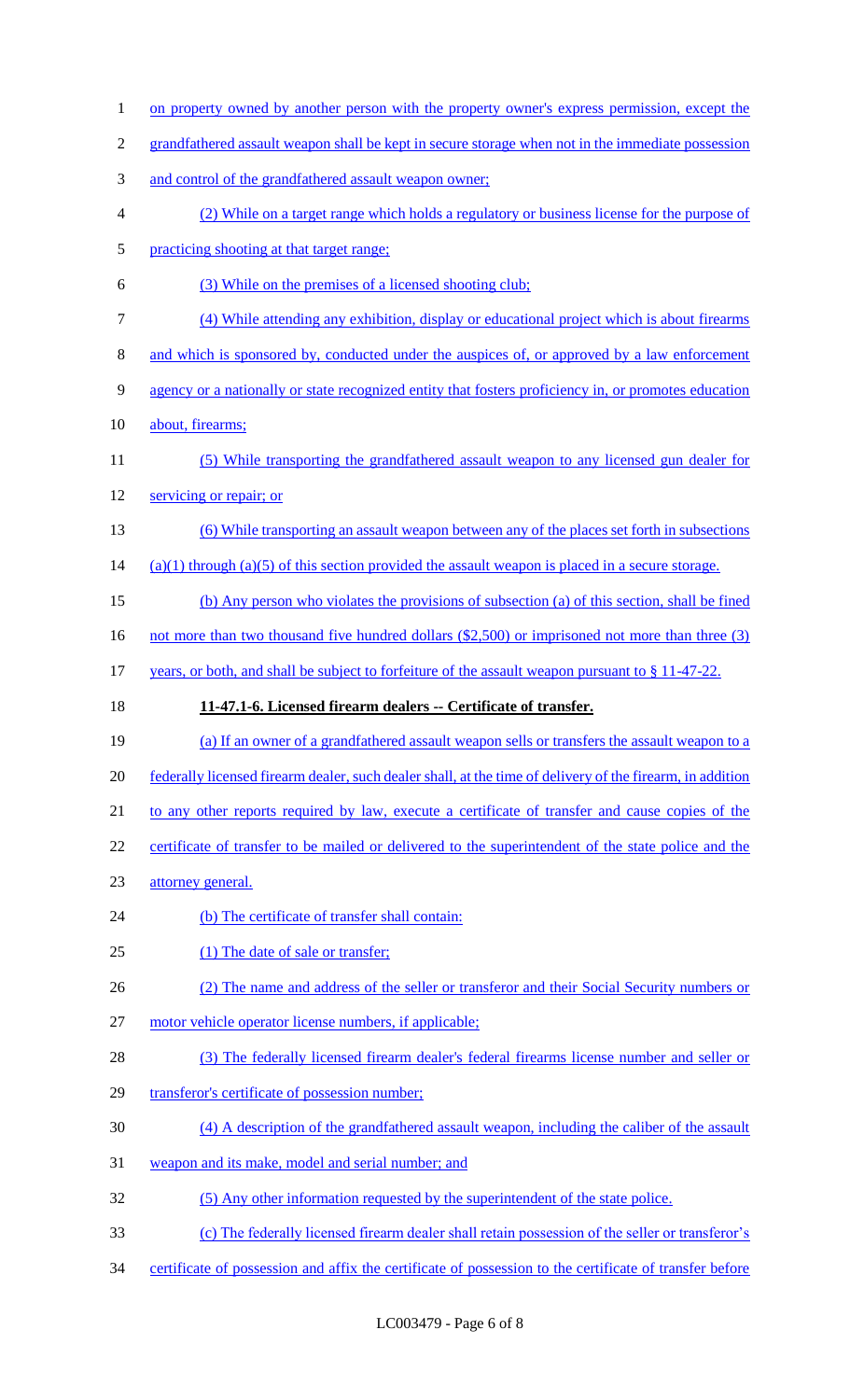- 1 mailing or delivering copies of the certificate of transfer to the superintendent of the state police
- 2 and the attorney general.
- 3 (d) A federally licensed firearm dealer may receive and possess a lawfully grandfathered
- 4 assault weapon at their business premises, lawfully transport the grandfathered assault weapon
- 5 between dealers or out of the state, or lawfully sell or transfer the firearm outside the state.
- 6 (e) A federally licensed firearm dealer may take possession of a grandfathered assault
- 7 weapon for the purposes of servicing or repair from any person to whom certificate of possession
- 8 for such weapon has been issued pursuant this chapter.
- 9 (f) A federally licensed firearm dealer may temporarily transfer possession of a
- 10 grandfathered assault weapon received pursuant to subsection (a) of this section to a federally
- 11 licensed gunsmith for the purpose of servicing or repairing the firearm.
- 12 SECTION 2. This act shall take effect upon passage.

======== LC003479 ========